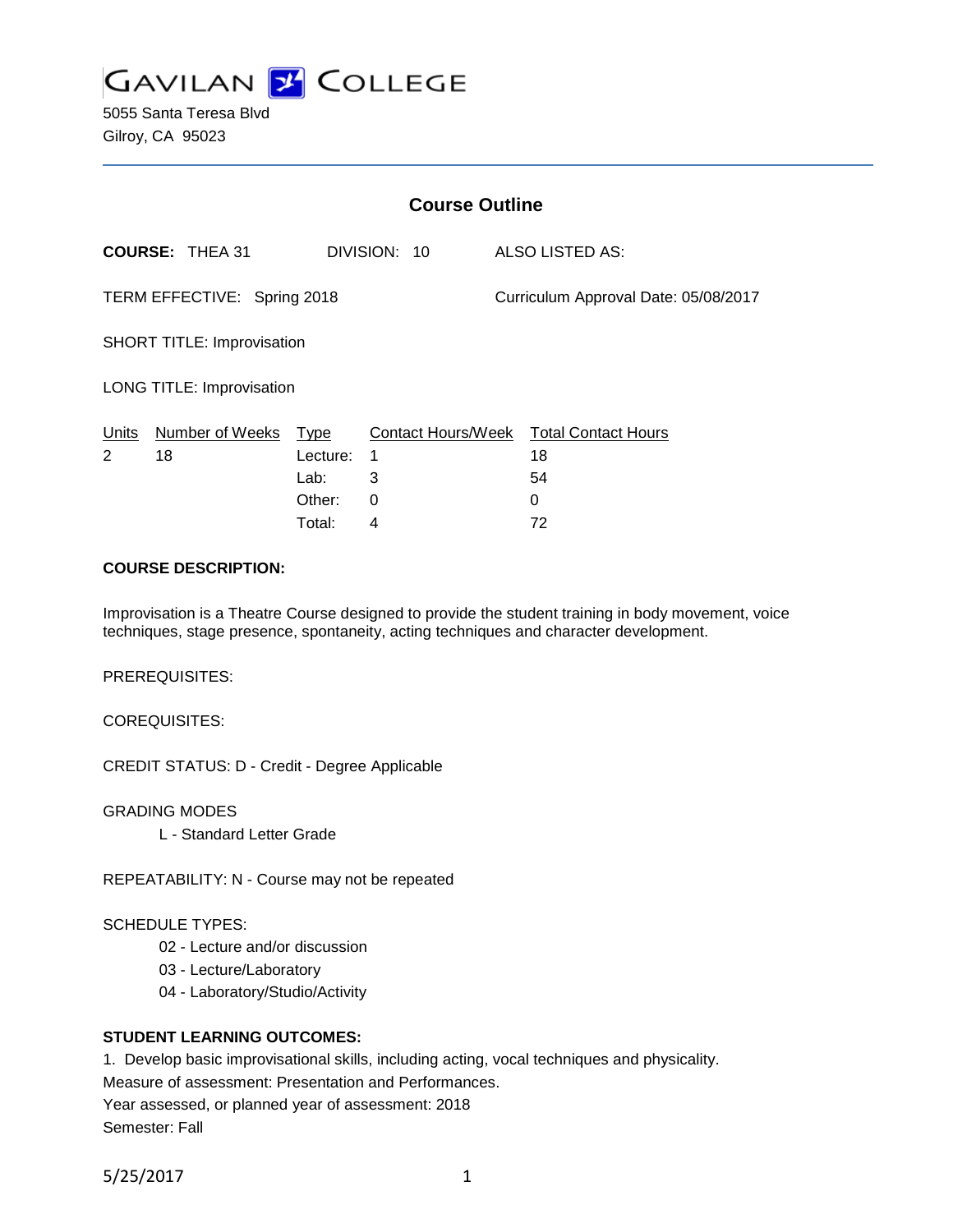2. Apply techniques of character development to create improvised scenes.

Measure of assessment: Presentation, performances, working with others in partners and small groups.

Year assessed, or planned year of assessment: 2019

Semester: Fall

3. Demonstrate how to work with costumes, props and imagination to create various scenes.

Measure of assessment: Quizzes, Papers/Essays, Journaling/Notebook. Presentation and Performance.

Year assessed, or planned year of assessment: 2020

Semester: Fall

## **CONTENT, STUDENT PERFORMANCE OBJECTIVES, OUT-OF-CLASS ASSIGNMENTS**

Curriculum Approval Date: 05/08/2017

Lecture Content:

18 Hours Total

1 Hours: Orientation and Syllabus. Introduction to Improvisation and Theory.

Spathe students will gain an overall understanding of the class and expectations. Students will work closely with one another through introductions and improvisational work. Video viewings and discussion will be utilized.

Out of Class: Notebook/journaling and videos

3 Hours Background and History

What is improvisation in Theatre and Beyond. Theatre Games.

SPO: Students will learn about improvisation and study different methodologies as well as view various video examples.

Out of Class: Reading and videos, practice.

14 Hours: Lecture Topics (2 Hours each)

- 1. Development of basic improvisational skills
- 2. Techniques used for Character Development
- 3. Development and discussing of ensemble work (working with others)
- 4. Techniques for Physicalization during improvisation and acting
- 5. Description and analysis of vocal techniques for improvisation
- 6. Understand how to work with props and imagination to create a scene or skit

7. Development of strong entrances and characters for character development.

SPO: Students will learn about all of the above material and then put it to use through Activities and Lab work (see below under Lab Content)

Out of Class: Reading, video viewing, rehearsals, Notebook/Journal, P

Lab Content:

(54 Total)

30 Hours

Improvisational games, skits and scenes. A variety of scenes and skits will be given and created for the students to present and perform.

SPO: Journal/Notebook and Discuss/Analyze. Practice and present.

Out of Class: Research and Rehearse. Gather materials (costumes, music, sets, props, etc.)

8 Hours

Activity work and improvisational situations will be explored using various theatrical tools including character development, vocal coaching, exits and entrances, physicality, costuming, sets, props and music.

SPO: Present and Perform. Create and analyze.

Out of Class: Research and Rehearse.

4 Hours: Prepare/Rehearse for Midterm with partner.

SPO: Create an improvisational scene using all aspects of theatre and character development.

Out of Class: Work with partner

5/25/2017 2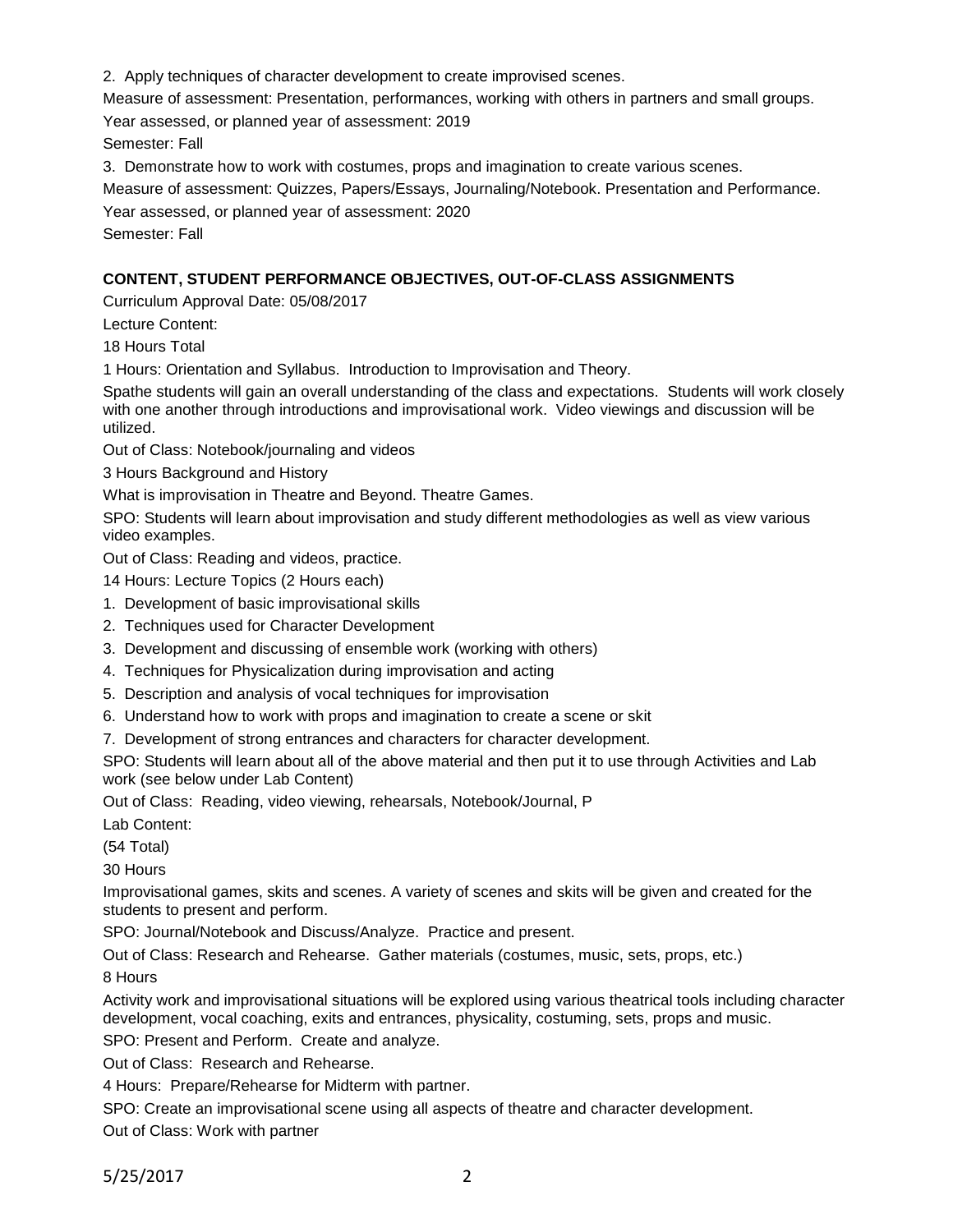2 Hours:

Midterm Performance

SPO: Perform and Present all material that's been learned to date: Practical Performance Skills. Discussion and analysis.

Out of Class: Journal/Discuss/ Work with partner, including skit or scene, improvisation and building of character (costumes, props, theatrics).

4 Hours: Attend an outside live Theatre Performance and type an Analysis/Essay in regards to theatrics. SPO: Analyze Theatrics on stage in a live production.

Out of Class: Attend 2 hour performance. Essay/Paper

4 Hours: Prepare/Rehearse for Final in small groups, including acting, costuming, sets/props and improvisational techniques.

SPO: Create and develop improvisational skills, work with others, Presentation skills.

Out of Class: Journal/Discuss/Work in groups. Develop and prepare improvisation scene with all theatrical elements included.

2 Hours Final: Performance

## **OUT OF CLASS ASSIGNMENTS:**

Required Outside Hours: 36

Assignment Description: An outside live theatre performance may be required. An Essay (Paper) will be included.

## **METHODS OF INSTRUCTION:**

Presentations, performances, Notebook/Journaling, Papers, Essays, Quizzes, Midterm, Final. Students may need to attend an outside, live theatrical performance.

## **METHODS OF EVALUATION:**

Problem-solving assignments

Percent of total grade: 25.00 %

Students will get basic direction and then create a scene or solve a problem in regards to a scene or performance.

Skill demonstrations

Percent of total grade: 25.00 %

Students must perform and present weekly to demonstrate the improvisational skills they have learned.

Writing assignments

Percent of total grade: 25.00 %

Students will keep an ongoing journal/notebook of all class lectures and material. Essays and quizzes will be included. Also, an outside live performance may be required, which will also include an analysis (Essay).

Other methods of evaluation

Percent of total grade: 25.00 %

Students will be asked to work with others in partners or small groups through the semester, as well as for the midterm and final.

#### **REPRESENTATIVE TEXTBOOKS:**

Required Representative Textbooks Instructor will provide handouts/materials. No textbook needed. Instructor will provide handouts. Required Other Texts and Materials Notebook or Journal

# **ARTICULATION and CERTIFICATE INFORMATION**